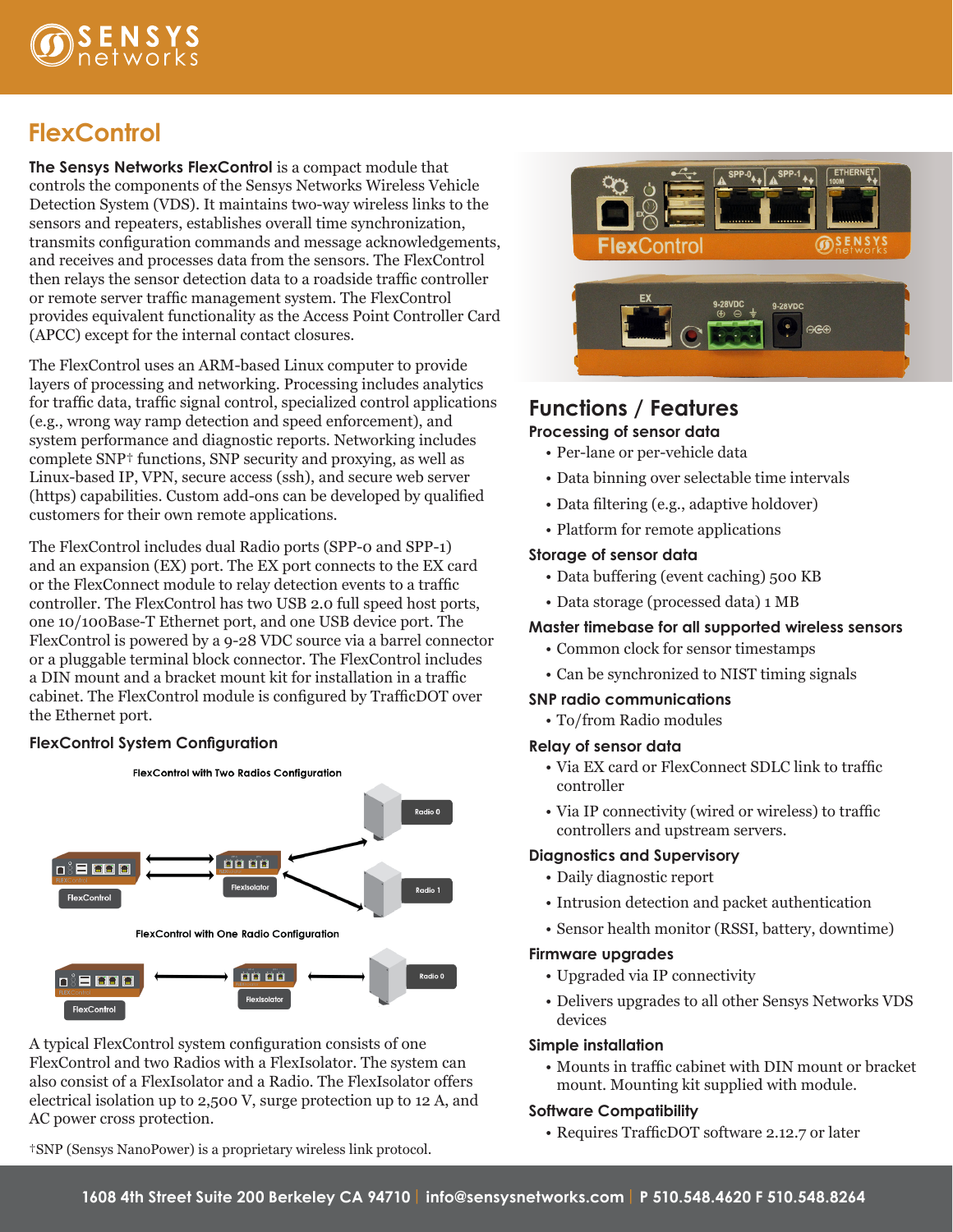# **FlexControl**



## **FlexControl Front Panel**

|                    | USB B device port                                                                                      |
|--------------------|--------------------------------------------------------------------------------------------------------|
|                    | Link LED for Radio/Ethernet ports: on<br>(operational); off (no link); blinking (data<br>transmission) |
|                    | Fault LED for Radio ports: on (an enabled link has<br>a fault)                                         |
|                    | Power LED: on (operational); off (no power)                                                            |
|                    | Link LED for EX port: on (operational); off (no<br>link); blinking (data transmission)                 |
|                    | Fault LED for EX port: on (an enabled channel has<br>a fault)                                          |
|                    | USB host ports for USB device connections                                                              |
| SPP-0 and<br>SPP-1 | RJ45 ports for Radio connections                                                                       |
| <b>ETHERNET</b>    | Ethernet port for PC or network connections                                                            |
|                    | Ethernet port speed LED: on (speed at 100Base-T);<br>off (speed at 10Base-T)                           |

## **FlexControl Back Panel**

|              | Master Reset: resets board (hold for 20 seconds to<br>restore factory defaults)   |
|--------------|-----------------------------------------------------------------------------------|
| EX           | RJ45 port to EX card or FlexConnect                                               |
| $\bigcap$ CA | 9-28 VDC barrel power socket to power adapter or<br>cabinet power terminal blocks |
|              | 9-28 VDC power socket to pluggable power<br>terminal block                        |

## **Relative Size of FlexControl**



The picture above shows the relative size of the FlexControl compared to a VSN240-F-2 sensor.

| interfaces               | • (2) RS-422 full duplex to Radio(s) via RJ45<br>connector                  |
|--------------------------|-----------------------------------------------------------------------------|
|                          | • (2) USB 2.0 full speed host ports                                         |
|                          | $\cdot$ (1) RS-485 full duplex to EX cards via RJ45<br>connector            |
|                          | $\cdot$ (1) 10/100Base-T Ethernet port via RJ45<br>connector                |
|                          | • (1) USB device port                                                       |
| IP<br>connectivity       | • HTTP, HTTPS, Open VPN, PPP, PPTP, SSH,<br>optional encryption over tunnel |
|                          | • counts (volume)                                                           |
|                          | • occupancy                                                                 |
| per-lane                 | • average and median speeds                                                 |
| data<br>processing       | • binned speeds and vehicle lengths over<br>selectable time intervals       |
|                          | · output formats include Caltrans, AustRoads,<br>TTI, and CSV               |
|                          | • initial vehicle detect time                                               |
| per-vehicle              | $\cdot$ gap                                                                 |
| data<br>processing       | • speed                                                                     |
|                          | $\cdot$ length                                                              |
|                          | • output formats include Marksman and CSV                                   |
|                          | • 400 MHz ARM9 processor                                                    |
| processor                | • Linux 3.14 operating system                                               |
|                          | • 256 MB Flash                                                              |
|                          | $\cdot$ 128 MB SDRAM                                                        |
| over-the-air<br>protocol | Sensys NanoPower (SNP) protocol (TDMA-based)                                |

### **Power, Physical, & Environmental**

| input voltage        | • 9-28 VDC: 5.5 mm x 2.1 mm barrel power<br>connector, or<br>• 9-28 VDC: pluggable terminal block (3 pos 5)<br>mm) for 24-12 gage wire |
|----------------------|----------------------------------------------------------------------------------------------------------------------------------------|
| power<br>consumption | less than 700 mW                                                                                                                       |
| dimensions           | $4.3''$ x $3.5''$ x $1.2''$ (10.9 cm x 8.8 cm x 3 cm) without<br>mount                                                                 |
| weight               | $8.5 \text{ oz}$ (240.9 g) without mount                                                                                               |
| operating<br>temp    | industrial -40 $\rm{^{\circ}C}$ to 85 $\rm{^{\circ}C}$                                                                                 |
| mounting             | DIN or bracket mount                                                                                                                   |